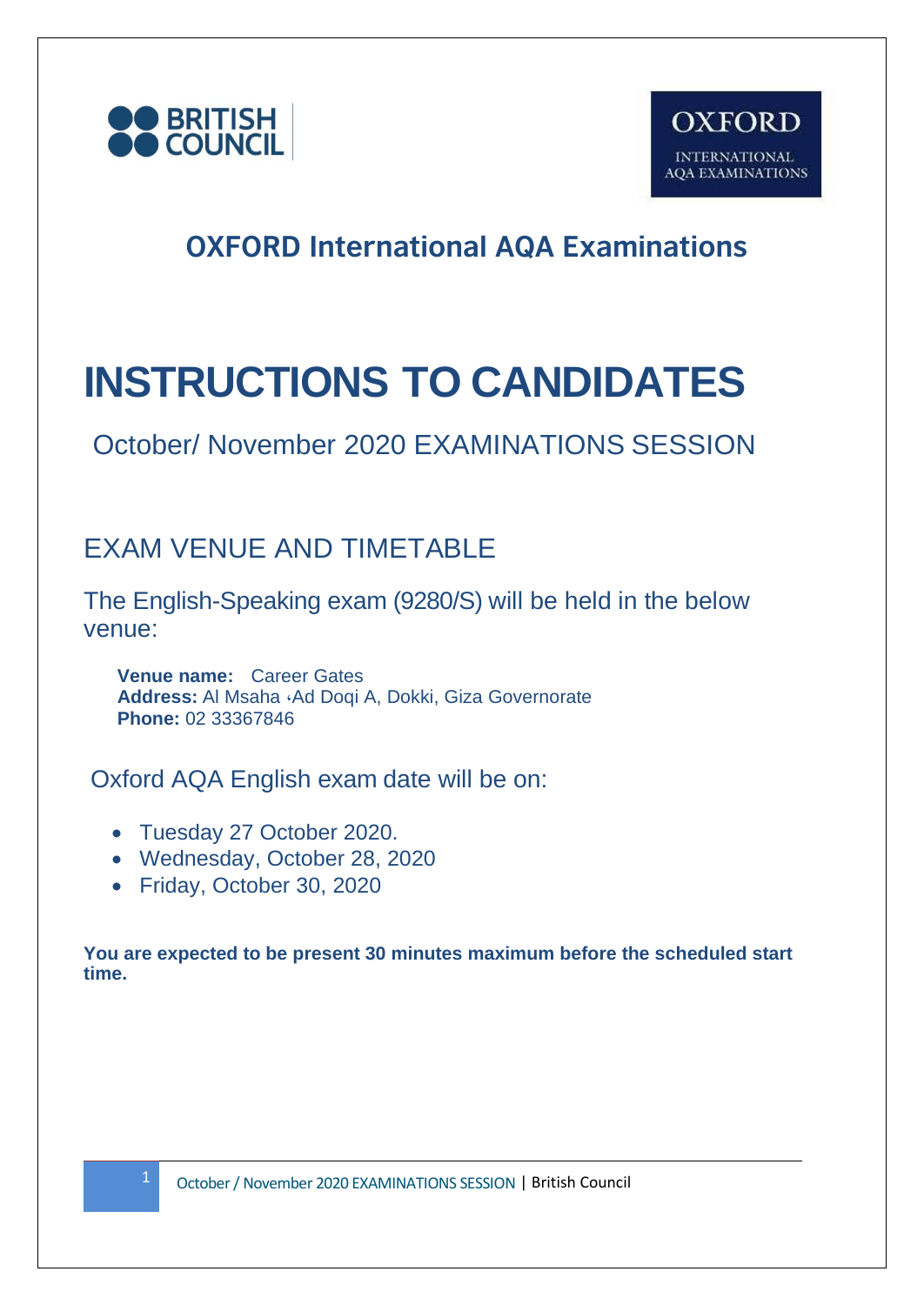

Dear Candidates,

#### **PLEASE READ THE FOLLOWING INSTRUCTIONS VERY CAREFULLY:**

OxfordAQA has removed the photocard section (Part 1) from the November 2020 speaking test. This means the test will be based solely on the general conversation (Part 2) for all students entering for the November 2020 series.

The Exam will last 6-7 minutes:

The general conversation is based on the two themes discussed and agreed as the most suitable at the start of the test. Teacher-examiners can choose any topics and sub-topics on which to base the questions for each theme. There is no requirement to cover a specific number of topics or sub-topics. This is at the discretion of the teacher-examiner.

#### **Exam Day Instructions:**

Please read the following instructions VERY CAREFULLY.

#### 1. **General and Covid-19 Candidate Instructions:**

Candidates will not be permitted to enter the venue without wearing his/her facemask.

Candidates must maintain 2m social distance while queuing for entry to the venue. Display of floor markings to guide candidates will be available;

Candidates to proceed to temperature checking area – one at a time at the point of entry; Temperature to be checked as per local country regulations and British Council central guidance by a designated staff member. If temperature is less than 37.5 degrees Celsius, candidates are required to fill in the declaration form at this point;

If a test taker arrives at the venue with a temperature in excess of 37.5 degrees Celsius, the following must be followed: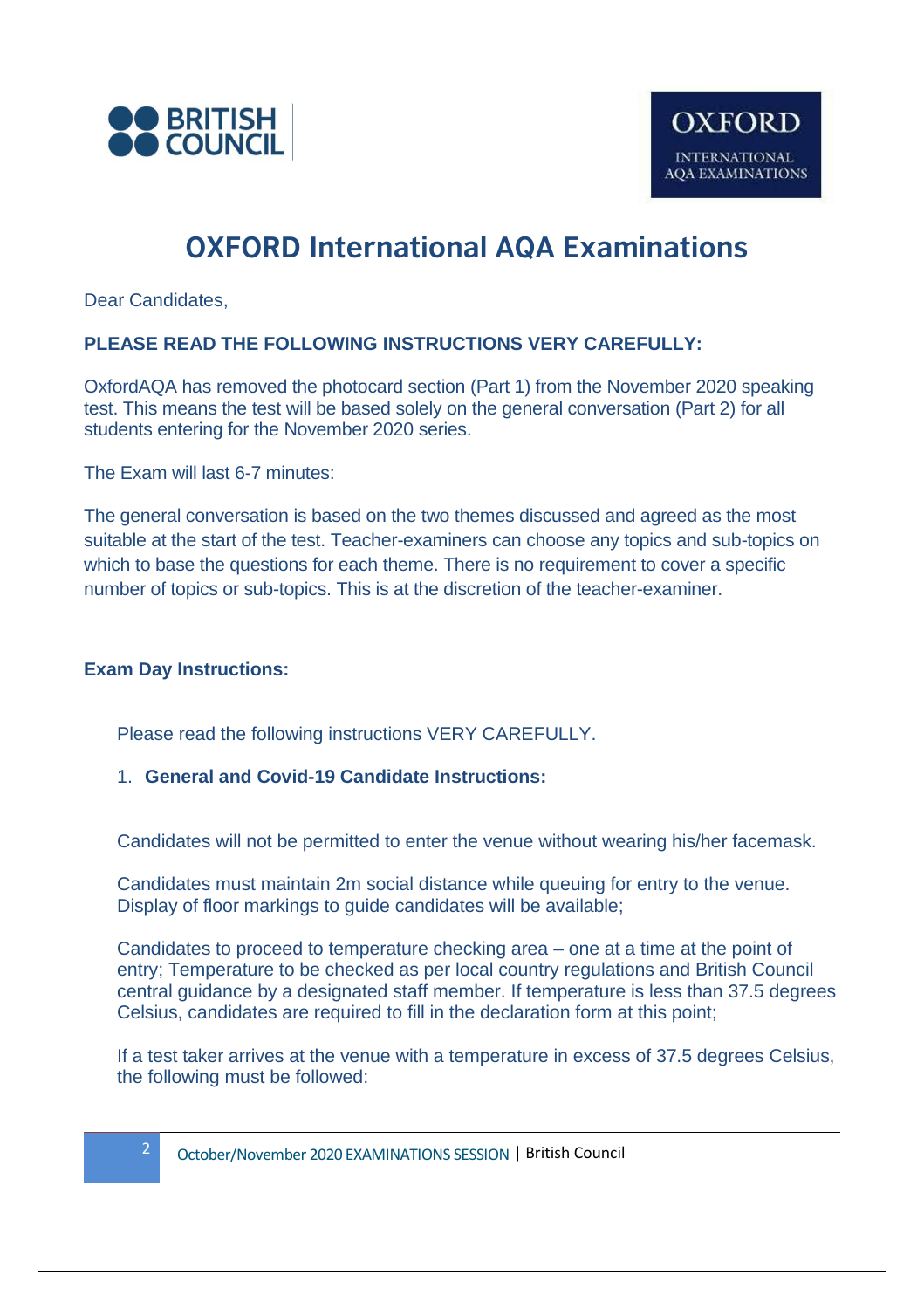

- Test taker will be denied entry to the premises and will be advised to return home and self-isolate or seek medical help;
- Log the details of the test taker to follow up on required action points in relation to his/her exam;
- Inform the Exams Supervisor to report test taker absence.
- Candidates are to proceed to security check; sanitisation toolkit (sanitisation gel, and masks) will be available. Candidates must attend the exam wearing their own protective gear meeting precautionary standards;
- Candidates are to proceed to the waiting area maintaining social distancing of 2m from one candidate to another;
- Candidates must make sure they take all their belongings with them when they leave the exam room. Anything left behind after the exam (such as a pencil case), these items may be destroyed for hygiene reasons;
- Please make sure that you are fully aware of your examination venue (place) and start time.

#### **Please note the following:**

- You must be in possession of original statement of entry with your picture which you should have received from your school;
- Please make sure that you are fully aware of the examination venue location and your exam starting time;
- Please note that your Individual Statement of Entry (final) and your timetable are the documents you should follow regarding examination date and timing mentioned below.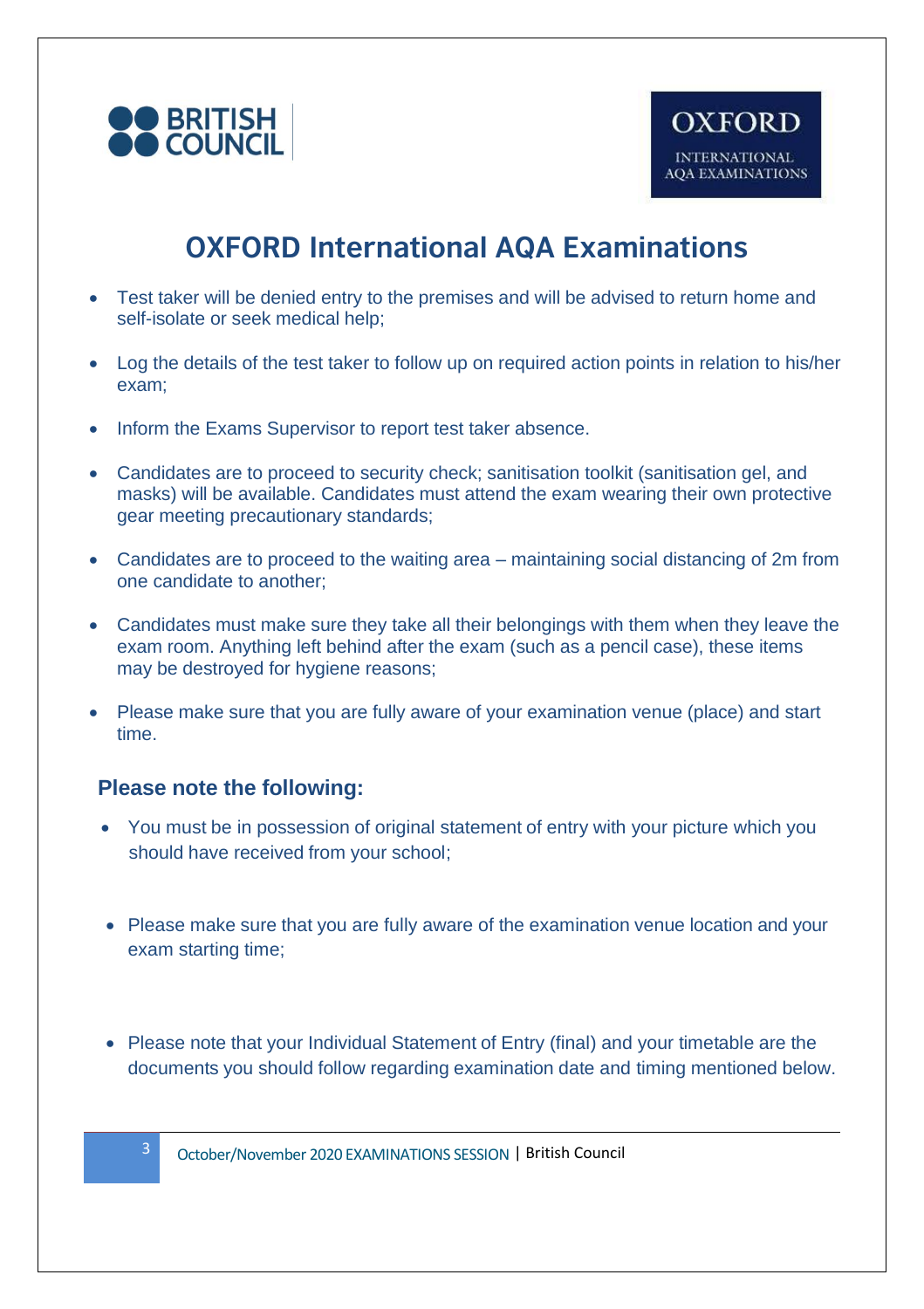

- All instructions will be clearly displayed on the Examinations Noticeboard.
- Candidates sitting the exam should arrive at their examination venue not later than the maximum arrival time, that is mentioned for them in the exam schedule.
- Students arriving to the examination venue not in school uniform will not be permitted to sit for the examination under any circumstances;
- **Parents are not allowed on the exam premises during the examinations.**
- Mp3 players, bags, personal radios or mobile/cell phones, or any electronic devices are not permitted;

#### **WARNING TO CANDIDATES**

You must not:

- become involved in any unfair or dishonest practice in any part of this assessment
- discuss this assessment with anyone who has not yet taken the assessment
- share information about this assessment in any way, including on the internet.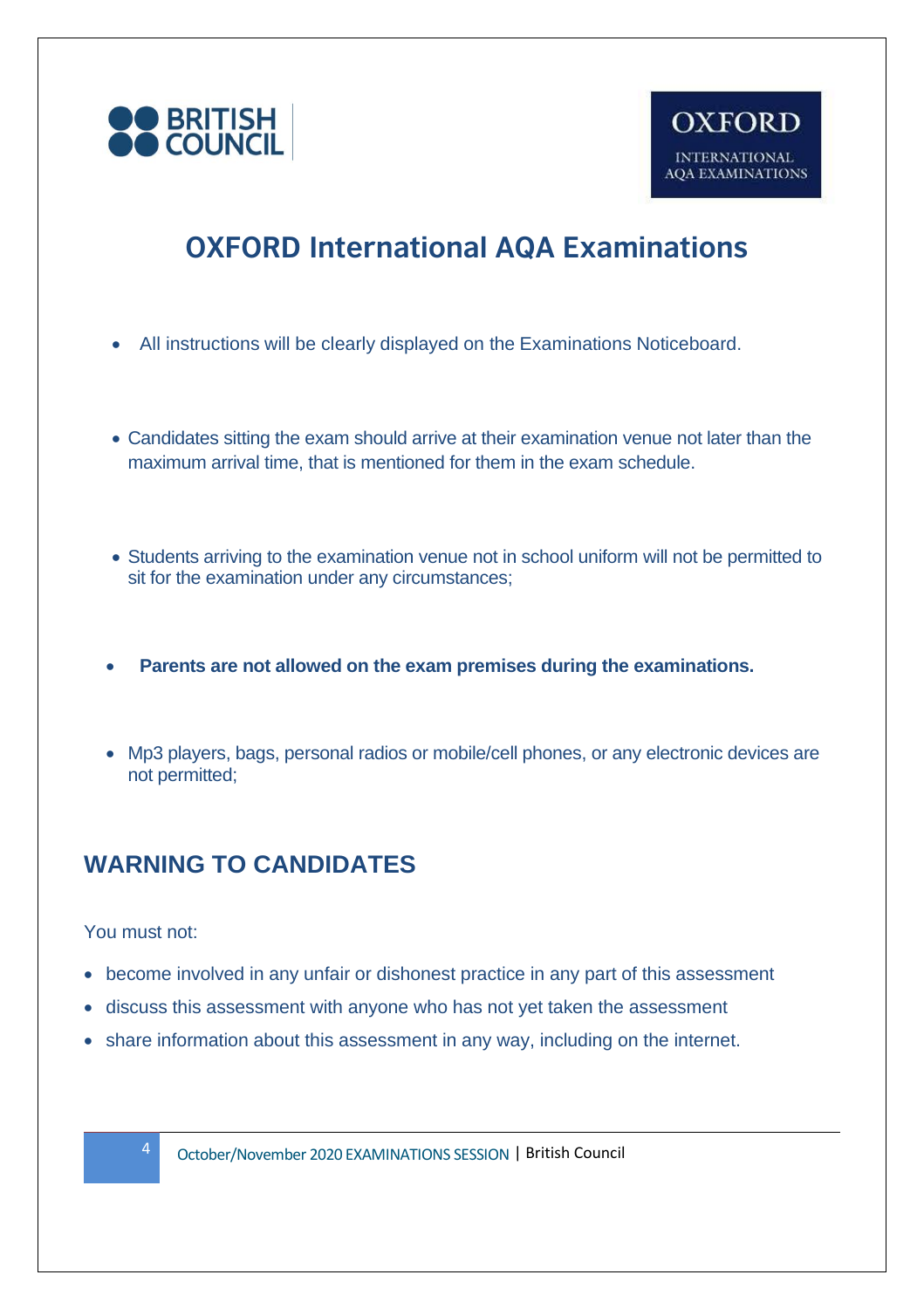

Sharing information about speaking tests can create an unfair assessment and could impact on your grades in this exam. It may also lead to a malpractice investigation which could lead to:

- a loss of marks for this component
- a disqualification from this component or the entire qualification
- a ban from sitting exams for a set period of time.

Oxford International AQA Examinations monitors social media and student websites for evidence of malpractice.

Remember: treat the speaking tests as confidential. Keep things fair for everyone.

PLEASE MAKE SURE TO SEE YOUR BELOW MAXIMUM ARRIVAL TIME.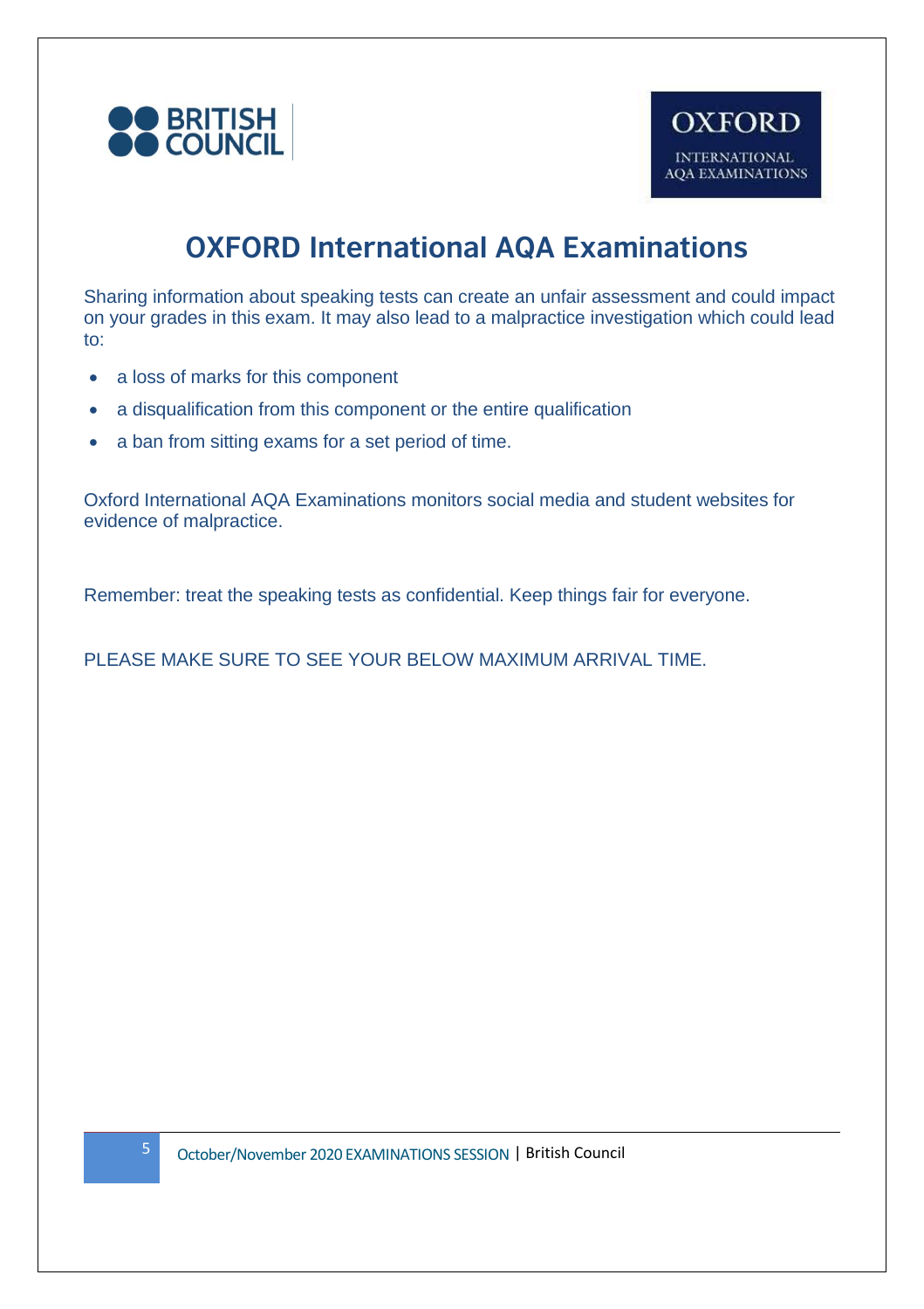

## **OXFORD International AQA Examinations**

| <b>OO</b> BRITISH<br><b>OO</b> COUNCIL |                                     | OXFORD<br><b>INTERNATIONAL</b><br><b>AOA EXAMINATIONS</b> |                   |  |  |  |
|----------------------------------------|-------------------------------------|-----------------------------------------------------------|-------------------|--|--|--|
| <b>ROOM1</b>                           |                                     |                                                           |                   |  |  |  |
| 9280/S                                 | <b>English as a Second Language</b> | <b>AHMED EL</b><br><b>MELIGY</b>                          | 27/10/2020        |  |  |  |
| Cand.<br>No.                           | <b>Candidate Name</b>               | Arrival<br>time                                           | <b>Exam Start</b> |  |  |  |
| 96639 Dar El Tarbiah School- Agouza    |                                     |                                                           |                   |  |  |  |
| 1803                                   | <b>ABDEL RAHMAN MOHAMED</b>         | 08:30                                                     | 09:00             |  |  |  |
| 1808                                   | <b>ADHAM AYMAN MAHMOUD</b>          | 08:45                                                     | 09:15             |  |  |  |
| 1812                                   | <b>AHMED IHAB IBRAHIM</b>           | 09:00                                                     | 09:30             |  |  |  |
| 1813                                   | <b>AHMED MOHAMED AHMED HUSSIEN</b>  | 09:15                                                     | 09:45             |  |  |  |
| 1822                                   | <b>ALI GAMAL MOHAMED</b>            | 09:30                                                     | 10:00             |  |  |  |
| 1835                                   | <b>BASSANT MOHAMMED ABDOU</b>       | 09:45                                                     | 10:15             |  |  |  |
| 4574                                   | <b>ABDELWAHAB SOLIMAN</b>           | 10:00                                                     | 10:30             |  |  |  |
| 4575                                   | <b>ABDULLAH AHMED IBRAHIM</b>       | 10:15                                                     | 10:45             |  |  |  |
| 4586                                   | <b>AHMED MOHAMED FAWZY</b>          | 10:30                                                     | 11:00             |  |  |  |
| 4589                                   | <b>AHMED RABIE ALI</b>              | 10:45                                                     | 11:15             |  |  |  |
| Break from 11:30 pm till 12:30 pm      |                                     |                                                           |                   |  |  |  |
| 4591                                   | <b>AHMED YASSER AHMED</b>           | 12:00                                                     | 12:30             |  |  |  |
| 4596                                   | ALY KHALED FATHY FOUAD              | 12:15                                                     | 12:45             |  |  |  |
| 4599                                   | ALI OSAMA IBRAHIM                   | 12:30                                                     | 01:00             |  |  |  |
| 4609                                   | <b>DAWLAT MOHAMED</b>               | 12:45                                                     | 01:15             |  |  |  |
| 4635                                   | <b>KENZY HAYTHAM THARWAT</b>        | 01:00                                                     | 01:30             |  |  |  |
| 4801                                   | ABDALRAHMAN HESHAM SAAD ELDIN       | 01:15                                                     | 01:45             |  |  |  |
| 4815                                   | <b>AHMED MOHAMED MOHAMED</b>        | 01:30                                                     | 02:00             |  |  |  |
| 4816                                   | <b>AHMED MOHAMED ZAKI</b>           | 01:45                                                     | 02:15             |  |  |  |
| 4820                                   | <b>AHMED MOKHTAR</b>                | 02:00                                                     | 02:30             |  |  |  |
| 4837                                   | <b>DANNY VICTOR</b>                 | 02:15                                                     | 02:45             |  |  |  |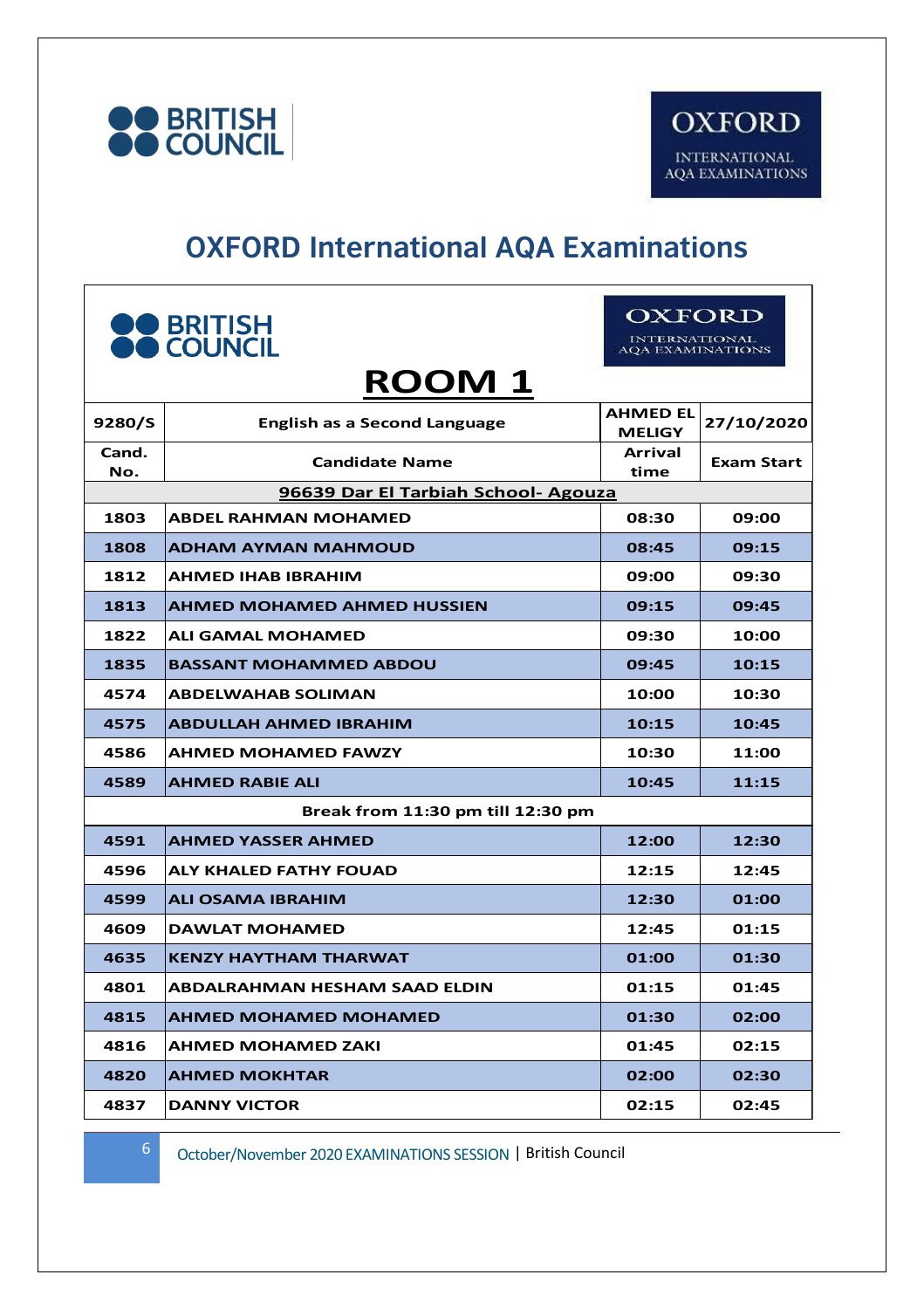

# **OXFORD International AQA Examinations**

| <b>OO</b> BRITISH<br>OO COUNCIL     |                                     | <b>OXFORD</b><br><b>INTERNATIONAL</b><br><b>AOA EXAMINATIONS</b> |                   |  |  |
|-------------------------------------|-------------------------------------|------------------------------------------------------------------|-------------------|--|--|
| <b>ROOM1</b>                        |                                     |                                                                  |                   |  |  |
| 9280/S                              | <b>English as a Second Language</b> | <b>AHMED EL</b><br><b>MELIGY</b>                                 | 28/10/2020        |  |  |
| Cand.<br>No.                        | <b>Candidate Name</b>               | <b>Arrival</b><br>time                                           | <b>Exam Start</b> |  |  |
| 96639 Dar El Tarbiah School- Agouza |                                     |                                                                  |                   |  |  |
| 1634                                | <b>KARIM OTHMAN HASSAN</b>          | 08:30                                                            | 09:00             |  |  |
| 1847                                | <b>GHINA YASSER IBRAHIM MOHAMED</b> | 08:45                                                            | 09:15             |  |  |
| 1854                                | HUSSEIN MOHAMED ABDEL-FATAH         | 09:00                                                            | 09:30             |  |  |
| 1886                                | <b>MARIAM TOUFIK</b>                | 09:15                                                            | 09:45             |  |  |
| 4617                                | FATMA GAMAL ZIEN ELABDEEN           | 09:30                                                            | 10:00             |  |  |
| 4624                                | <b>HANA MOHAMED ELSAYED</b>         | 09:45                                                            | 10:15             |  |  |
| 4652                                | <b>MARIAM HAZEM ABDEL SALAM</b>     | 10:00                                                            | 10:30             |  |  |
| 4659                                | <b>MAZEN ABDELREHEEM</b>            | 10:15                                                            | 10:45             |  |  |
| 4669                                | <b>MOHAMED OSAMA FARAG</b>          | 10:30                                                            | 11:00             |  |  |
| 4674                                | <b>MOSTAFA EID MOHAMED</b>          | 10:45                                                            | 11:15             |  |  |
| Break from 11:30 pm till 12:30 pm   |                                     |                                                                  |                   |  |  |
| 4678                                | <b>MUHAMED HESHAM</b>               | 12:00                                                            | 12:30             |  |  |
| 4680                                | <b>NADA ABDELREHEEM</b>             | 12:15                                                            | 12:45             |  |  |
| 4756                                | <b>MARIAM ALAA ALDIN</b>            | 12:30                                                            | 01:00             |  |  |
| 4840                                | <b>FARAH IBRAHIM MOHAMED</b>        | 12:45                                                            | 01:15             |  |  |
| 4868                                | <b>KENZY AHMED</b>                  | 01:00                                                            | 01:30             |  |  |
| 4893                                | <b>MAZEN MOHAMED HELMY SAYED</b>    | 01:15                                                            | 01:45             |  |  |
| 4900                                | <b>MOHAMED MEDHAT MOHAMED</b>       | 01:30                                                            | 02:00             |  |  |
| 4901                                | <b>MOHAMED MOSTAFA</b>              | 01:45                                                            | 02:15             |  |  |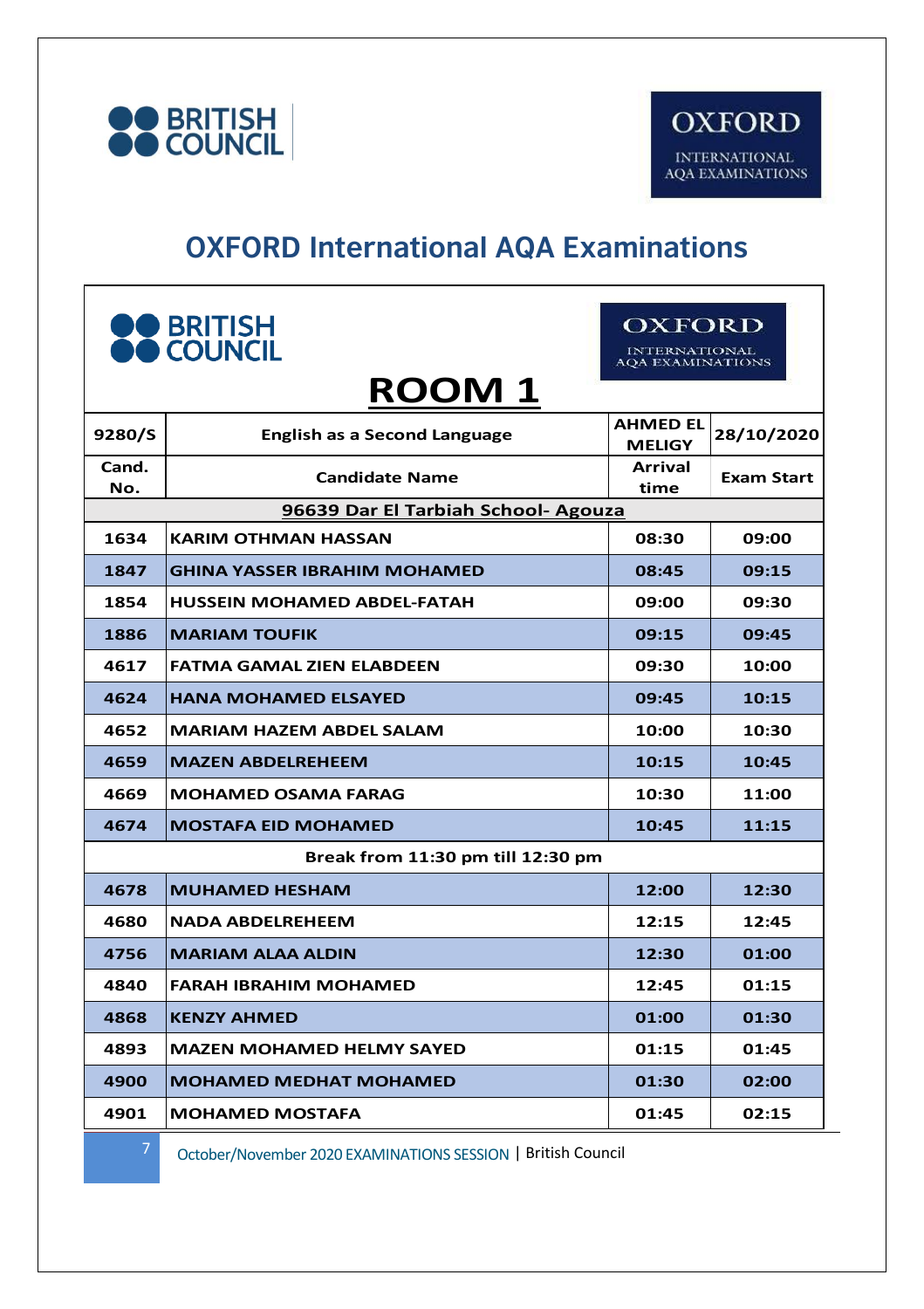

## **OXFORD International AQA Examinations**

| <b>OO</b> BRITISH<br><b>OO</b> COUNCIL<br><b>ROOM1</b> |                                        | OXFORD<br><b>INTERNATIONAL</b><br><b>AQA EXAMINATIONS</b> |                   |  |  |
|--------------------------------------------------------|----------------------------------------|-----------------------------------------------------------|-------------------|--|--|
| 9280/S                                                 | <b>English as a Second Language</b>    | <b>AHMED EL</b><br><b>MELIGY</b>                          | 30/10/2020        |  |  |
| Cand.<br>No.                                           | <b>Candidate Name</b>                  | <b>Arrival</b><br>time                                    | <b>Exam Start</b> |  |  |
| 96639 Dar El Tarbiah School- Agouza                    |                                        |                                                           |                   |  |  |
| 1723                                                   | YOUSSEF OSAMA MOHAMADY                 | 08:30                                                     | 09:00             |  |  |
| 1933                                                   | <b>SARA NABIL BADR</b>                 | 08:45                                                     | 09:15             |  |  |
| 1949                                                   | YOUSSEF HESHAM IBRAHIM                 | 09:00                                                     | 09:30             |  |  |
| 1950                                                   | YOUSSEF HUSSEIN                        | 09:15                                                     | 09:45             |  |  |
| 4681                                                   | NAHAR ADEL FAROUK ABDELGHAFFAR         | 09:30                                                     | 10:00             |  |  |
| 4687                                                   | <b>NOUREEN AHMED</b>                   | 09:45                                                     | 10:15             |  |  |
| 4688                                                   | <b>OMAR KHALED</b>                     | 10:00                                                     | 10:30             |  |  |
| 4689                                                   | <b>OMAR MOHAMMED ABDELALIM</b>         | 10:15                                                     | 10:45             |  |  |
| 4691                                                   | <b>OMAR SHERIF SAYED</b>               | 10:30                                                     | 11:00             |  |  |
| 4696                                                   | <b>RAWAN OSAMA MOHAMED</b>             | 10:45                                                     | 11:15             |  |  |
|                                                        | Break from 11:30 pm till 12:30 pm      |                                                           |                   |  |  |
| 4699                                                   | <b>ROWINA MOHAMED</b>                  | 12:00                                                     | 12:30             |  |  |
| 4703                                                   | <b>SANDY AHMED ABDELKARIM</b>          | 12:15                                                     | 12:45             |  |  |
| 4708                                                   | <b>SHAHD AHMED FAHMY</b>               | 12:30                                                     | 01:00             |  |  |
| 4715                                                   | <b>SOHAILA RABIE HAMMAD</b>            | 12:45                                                     | 01:15             |  |  |
| 4726                                                   | <b>ZEINA MOHAMED</b>                   | 01:00                                                     | 01:30             |  |  |
| 4727                                                   | <b>ZEYAD EHAB MAMDOUH</b>              | 01:15                                                     | 01:45             |  |  |
| 4907                                                   | <b>NOUR AHMED SALAH</b>                | 01:30                                                     | 02:00             |  |  |
| 4940                                                   | <b>SHERIF GADALLAH IBRAHIM HUSSEIN</b> | 01:45                                                     | 02:15             |  |  |
| 4945                                                   | YOUSEF AHMED ABDEL MONIEM ALI          | 02:00                                                     | 02:30             |  |  |
| 4946                                                   | <b>YOUSSEF AHMED</b>                   | 02:15                                                     | 02:45             |  |  |